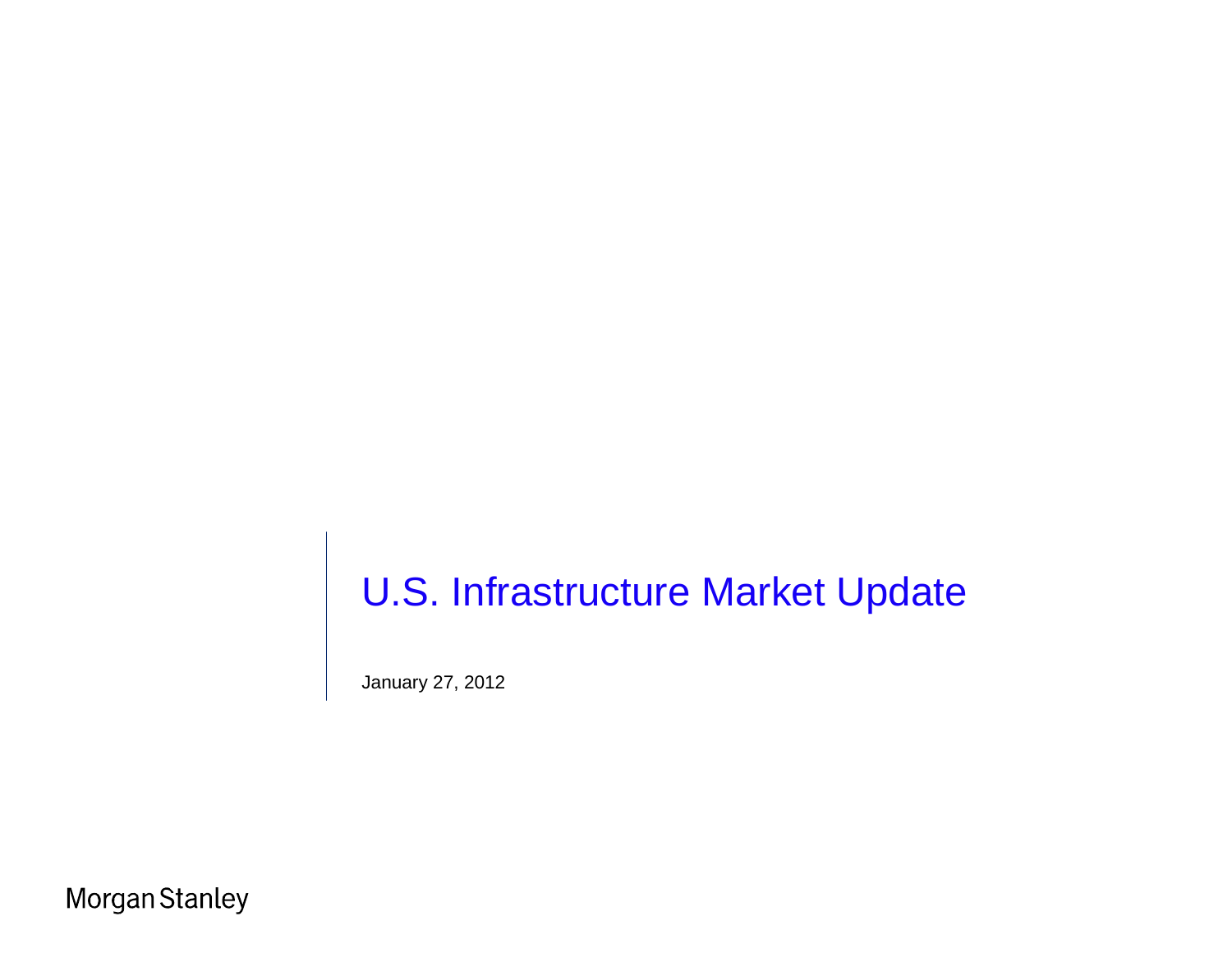#### **MARKET UPDATE**

### U.S. Infrastructure Market Outlook

|                                                                                                  | 2011 Recap                                                                                                                                                                                                                                                                                                                                                                                                                                                          | <b>2012 Anticipated Activity</b>                                                                                                                                                                                                                                                                                                                                                                                                                                                                                                                                                 |
|--------------------------------------------------------------------------------------------------|---------------------------------------------------------------------------------------------------------------------------------------------------------------------------------------------------------------------------------------------------------------------------------------------------------------------------------------------------------------------------------------------------------------------------------------------------------------------|----------------------------------------------------------------------------------------------------------------------------------------------------------------------------------------------------------------------------------------------------------------------------------------------------------------------------------------------------------------------------------------------------------------------------------------------------------------------------------------------------------------------------------------------------------------------------------|
| <b>Conditions</b><br><b>Seemed</b><br><b>Ripe for</b><br><b>P3s</b>                              | Fiscal year 2011 U.S. state budget deficits totaled<br>\$160 billion $(1)(2)$<br>The American Society of Civil Engineers gave a "D"<br>$\bullet$<br>grade to U.S. infrastructure, with an estimated 5-year<br>investment need of \$2.2 trillion<br>Infrastructure fundraising was robust in 2010 and in<br>H1 2011 was strong at \$8.4 Bn $(3)$<br>2010 successes such as Indianapolis parking and<br>$\bullet$<br>Long Beach Courthouse provided strong precedents | <b>Continued</b><br>Fiscal year 2012 budget deficits totaling \$103 Bn,<br>with average deficit of \$2.5 Bn (1)<br><b>Municipal</b><br>Challenges-<br>Limited cures include budget cuts, tax increases, and<br><b>Few Options</b><br>tapping reserves - all require significant sacrifices<br>for Funding<br>Cities facing combination of lower state funding and<br>lower tax receipts are looking to other options<br>U.S. is still struggling with high unemployment and<br>infrastructure projects could be a good political<br>solution (e.g. Governor Cuomo's plans in NY) |
| But Few<br><b>Deals Were</b><br><b>Completed</b>                                                 | A number of high-profile deals were pulled from the<br>U.S. market in 2011<br>Cancellation of Florida High Speed Rail Project<br>$\bullet$<br>Legislative failure of Detroit River Tunnel Project<br>Georgia's sudden rejection of the \$1.3Bn West<br>by Northwest Project occurred toward the end of                                                                                                                                                              | <b>Fundraising</b><br>A number of funds are wrapping up fundraising, and<br><b>Has Been</b><br>consequently are shifting attention to investment<br><b>Strong, With</b><br>opportunities<br><b>New Market</b><br>In addition, U.S. pension funds are providing new<br><b>Entrants</b><br>sources of capital (e.g. TIAA-CREF acquired a 50%<br>stake in Florida's I-595 project in October 2011)                                                                                                                                                                                  |
|                                                                                                  | the process<br><b>May be</b><br>In addition, transactions such as the Presidio Parkway<br>$\bullet$<br>were challenged in court by political opposition<br><b>Given</b><br>The \$1.1 Bn Puerto Rico PR-22/PR-5 toll roads<br>$\bullet$<br><b>European</b><br>privatization was the only closed brownfield deal                                                                                                                                                      | <b>Bank Debt</b><br>Twelve banks participated in the \$750 MM financing<br>for the \$1.1 Bn, 40-year Puerto Rico toll road<br><b>Challenged</b><br>concession, starting at L+250 bps<br>Given continued challenges in Europe, banks are<br>hesitant to devote significant resources to U.S.<br><b>Headwinds</b><br>projects                                                                                                                                                                                                                                                      |
| Lack of<br><b>Political</b><br><b>Will</b><br><b>Provided</b><br>the Primary<br><b>Headwinds</b> | Because the primary cause of transaction suspension<br>$\bullet$<br>was political in nature, bidders focused on political will<br>The Ohio State University (parking) and Puerto Rico<br>(toll roads and airport) both attracted significant<br>bidder interest given clear path to political approval                                                                                                                                                              | We expect smaller deals to continue to be funded<br><b>Near Term</b><br>Potential opportunities to pursue processes with<br><b>Outlook</b><br>limited competition<br>Ability to bridge with or fund with all or primarily equity<br>could be a significant differentiating factor                                                                                                                                                                                                                                                                                                |

**Notes** 1. Center on Budget and Policy Priorities, June 17, 2011

2. Fiscal year ending June 30 3. Probitas Partners

### Morgan Stanley

2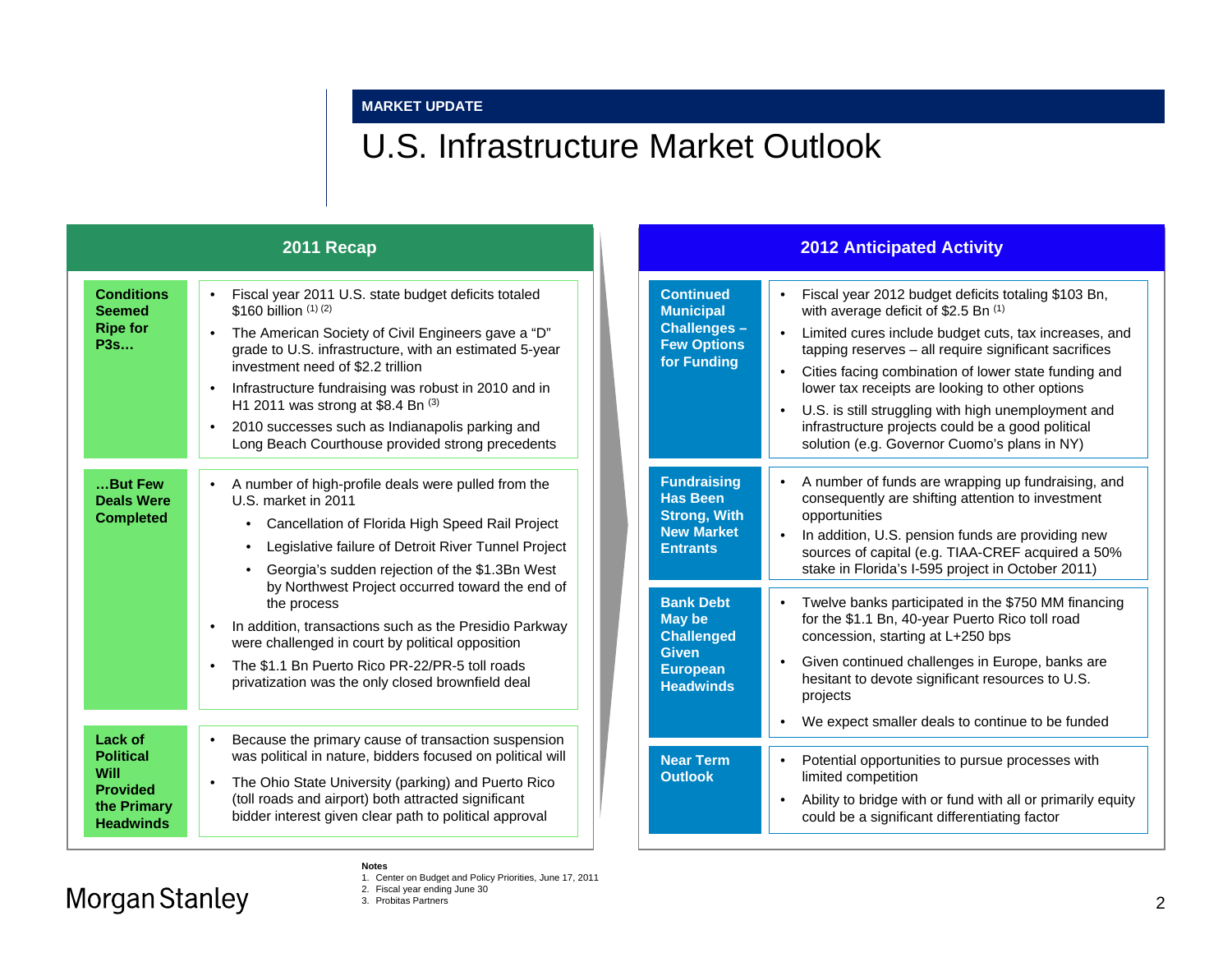### **MARKET UPDATE**

### Update on Recent U.S. Concession Processes



**Morgan Stanley**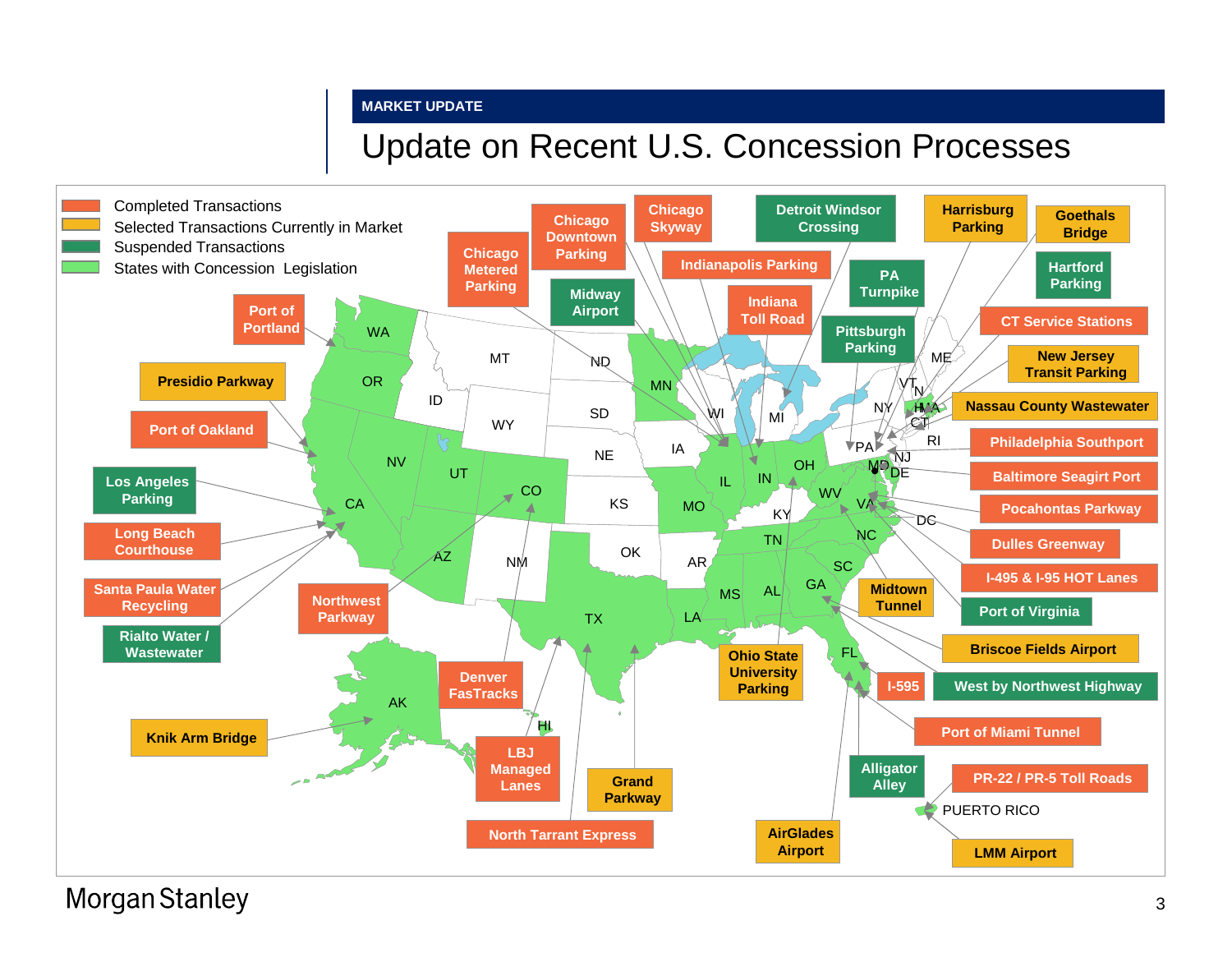### **MARKET UPDATE**

to gain traction

2012

– California's **Presidio Parkway** uses this structure, and is expected to close in

**Morgan Stanley** 

**available**

ш T.

п

privatization

• LA's Ontario Airport also evaluating potential

## U.S. Infrastructure Opportunities Overview

State University on a concession of its parking system

| <b>Toll Roads / Highways</b>                                                                                                                                                                                                                                                                                                                                                                                                                                                                                                                         | <b>Airports</b>                                                                                                                                                                                                                                                                                                                                                                                                                                                                                                                                  | <b>Maritime / Ports</b>                                                                                                                                                                                                                                                                                                                                                                                                                                                                                                                                                   | <b>Parking</b>                                                                                                                                                                                                                                                                                                                                                                                                                                                                                      | <b>Other</b>                                                                                                                                                                                                                                                                                                                                                                                                                                                                                                   |
|------------------------------------------------------------------------------------------------------------------------------------------------------------------------------------------------------------------------------------------------------------------------------------------------------------------------------------------------------------------------------------------------------------------------------------------------------------------------------------------------------------------------------------------------------|--------------------------------------------------------------------------------------------------------------------------------------------------------------------------------------------------------------------------------------------------------------------------------------------------------------------------------------------------------------------------------------------------------------------------------------------------------------------------------------------------------------------------------------------------|---------------------------------------------------------------------------------------------------------------------------------------------------------------------------------------------------------------------------------------------------------------------------------------------------------------------------------------------------------------------------------------------------------------------------------------------------------------------------------------------------------------------------------------------------------------------------|-----------------------------------------------------------------------------------------------------------------------------------------------------------------------------------------------------------------------------------------------------------------------------------------------------------------------------------------------------------------------------------------------------------------------------------------------------------------------------------------------------|----------------------------------------------------------------------------------------------------------------------------------------------------------------------------------------------------------------------------------------------------------------------------------------------------------------------------------------------------------------------------------------------------------------------------------------------------------------------------------------------------------------|
| • Need and appetite for<br>both brownfield and<br>greenfield toll road<br>investment<br>- A concession of<br><b>Puerto Rico's toll</b><br>roads generated \$1.1<br>Bn in upfront proceeds<br>- High congestion<br>driving projects like<br><b>TX's Grand Parkway</b><br>- Projects like<br>HOT/HOV lanes are<br>also increasing as<br>concessions, such as<br>Virginia's I-95 Hot<br>Lanes<br>- The Ohio Turnpike is<br>contemplating a<br>concession process<br>• While historically popular<br>internationally, use of<br>availability payments in | • The FAA slots<br>designated for airport<br>privatization have<br>shuffled in the past year<br>- New Orleans' Airport<br>withdrew its application<br>- GA's Briscoe Field<br>delayed its process<br>- Chicago mayoral<br>candidates have<br>publicly opposed<br>Midway privatization<br>Luis Muñoz Marin<br><b>International Airport</b><br>(LMM) in Puerto Rico is<br>the closest candidate to<br>an airport concession<br>However, depending on<br>what occurs Chicago's<br>Midway Airport, there<br>could be both an<br>additional large hub | • While some investors<br>soured on the port sector<br>during the crisis, overall<br>there remains high<br>infrastructure buyer<br>interest in the sector<br>- Underlying thesis of<br>outpaced industry<br>growth in the medium<br>term<br>- Need for capital<br>investment at U.S. port<br>facilities<br><b>Baltimore Seagirt</b><br>٠<br>concession with Highstar<br>Capital closed financing<br>with more than \$250 MM<br>of tax-exempt debt<br>While most municipal<br>٠<br>port opportunities are<br>greenfield, some<br>infrastructure funds<br>are contemplating | • Increasingly viewed as<br>infrastructure assets<br>• Potentially higher rates<br>of return from technology<br>improvements and low<br>ongoing capital<br>expenditures<br>• Morgan Stanley served<br>as sell-side advisor for<br>the recently closed<br>Indianapolis parking<br>system concession<br>• In addition, Morgan<br>Stanley advised<br>Pittsburgh on the<br>\$452MM bid for its<br>parking system<br>• Other cities and<br>government entities are<br>considering parking<br>concessions | <b>High-Speed Rail</b><br>• Growing government<br>focus on high-speed rail<br>• Most advanced projects<br>include California High-<br>Speed Rail,<br>DesertXpress and the<br>Northeast Corridor<br><b>Transit</b><br>• Denver RTD FasTracks<br>Eagle concession closed<br>in August 2010<br>• Veolia €5Bn divestment<br>program<br>Water/Wastewater<br>• Citizens Energy acquired<br>the City of Indianapolis<br>water and wastewater<br>system for \$1.7 Bn<br>• Nassau County, NY is<br>currently pursuing a |
| the U.S. is just beginning                                                                                                                                                                                                                                                                                                                                                                                                                                                                                                                           | and an additional<br>medium hub slot                                                                                                                                                                                                                                                                                                                                                                                                                                                                                                             | divestiture of their port                                                                                                                                                                                                                                                                                                                                                                                                                                                                                                                                                 | • Morgan Stanley is sell-<br>side advisor to Ohio                                                                                                                                                                                                                                                                                                                                                                                                                                                   | transaction involving its<br>sewer system                                                                                                                                                                                                                                                                                                                                                                                                                                                                      |

**assets**

opportunity

• APM Terminals Virginia represents most nearterm actionable U.S.

4